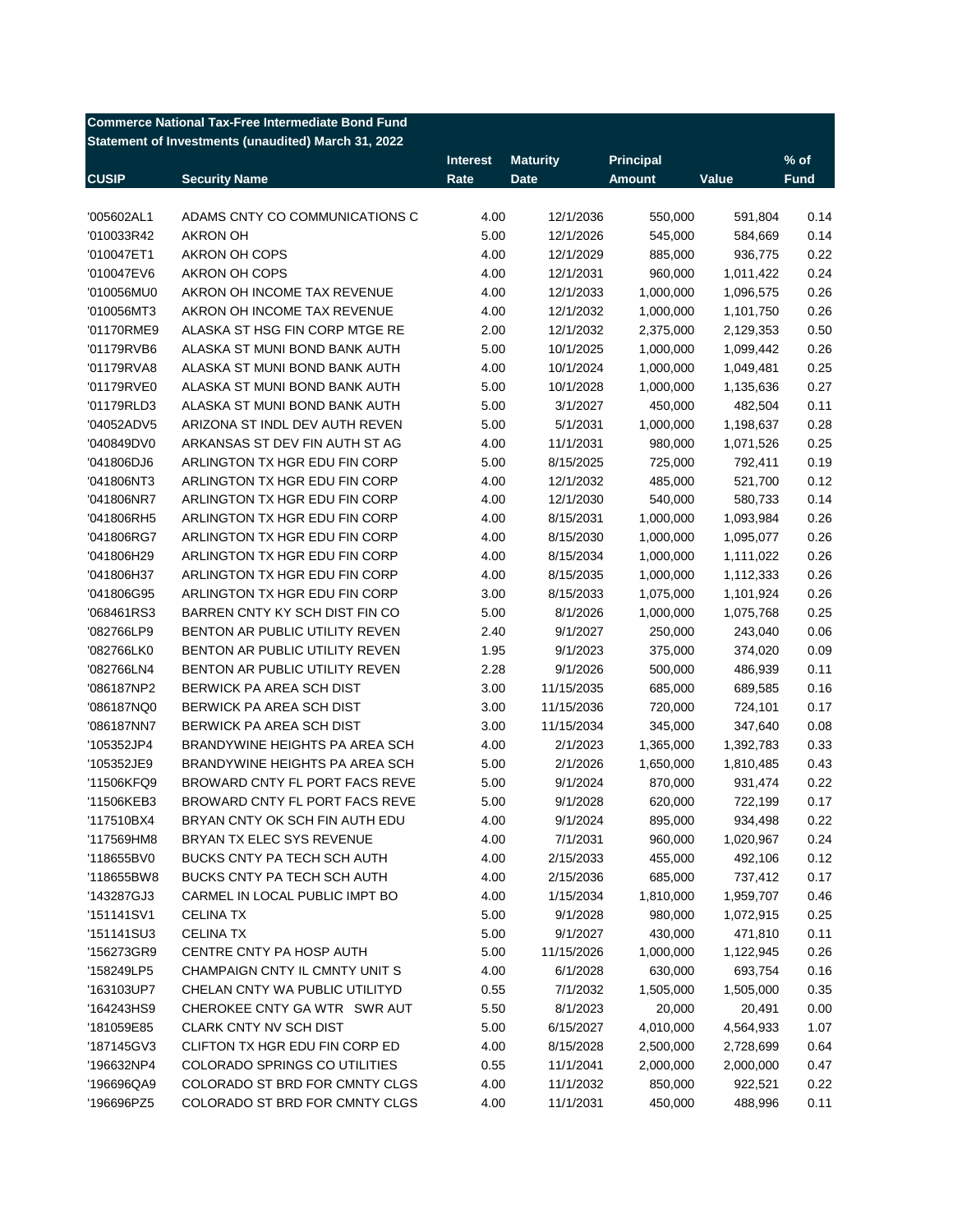| <b>Commerce National Tax-Free Intermediate Bond Fund</b> |                                                                |                 |                 |                  |           |             |  |
|----------------------------------------------------------|----------------------------------------------------------------|-----------------|-----------------|------------------|-----------|-------------|--|
|                                                          | Statement of Investments (unaudited) March 31, 2022            |                 |                 |                  |           |             |  |
|                                                          |                                                                | <b>Interest</b> | <b>Maturity</b> | <b>Principal</b> |           | $%$ of      |  |
| <b>CUSIP</b>                                             | <b>Security Name</b>                                           | Rate            | <b>Date</b>     | <b>Amount</b>    | Value     | <b>Fund</b> |  |
| '19648FPA6                                               | COLORADO ST HLTH FACS AUTH HOS                                 | 5.00            | 11/1/2023       | 1,000,000        | 1,049,250 | 0.25        |  |
| '196480FQ5                                               | COLORADO ST HSG FIN AUTH                                       | 2.13            | 5/1/2025        | 250,000          | 242,521   | 0.06        |  |
| '196480FR3                                               | COLORADO ST HSG FIN AUTH                                       | 2.18            | 11/1/2025       | 250,000          | 241,764   | 0.06        |  |
| '196480FP7                                               | COLORADO ST HSG FIN AUTH                                       | 2.08            | 11/1/2024       | 280,000          | 273,169   | 0.06        |  |
| '196480FN2                                               | COLORADO ST HSG FIN AUTH                                       | 2.03            | 5/1/2024        | 310,000          | 304,261   | 0.07        |  |
| '19658QFE2                                               | COLORADO ST SCH OF MINES INSTN                                 | 0.65            | 2/1/2023        | 2,400,000        | 2,394,177 | 0.56        |  |
| '197256NE6                                               | COLUMBIA BORO PA SCH DIST                                      | 4.00            | 2/15/2023       | 1,790,000        | 1,827,519 | 0.43        |  |
| '205759JR5                                               | <b>COMSTOCK PARK MI PUBLIC SCHS</b>                            | 5.00            | 5/1/2024        | 730,000          | 775,839   | 0.18        |  |
| '207743WG6                                               | CONNECTICUT ST HGR EDU SUPPLEM                                 | 5.00            | 11/15/2029      | 450,000          | 518,374   | 0.12        |  |
| '207743WH4                                               | CONNECTICUT ST HGR EDU SUPPLEM                                 | 5.00            | 11/15/2030      | 385,000          | 447,098   | 0.11        |  |
| '207743WF8                                               | CONNECTICUT ST HGR EDU SUPPLEM                                 | 5.00            | 11/15/2028      | 450,000          | 513,265   | 0.12        |  |
| '207743WE1                                               | CONNECTICUT ST HGR EDU SUPPLEM                                 | 5.00            | 11/15/2027      | 330,000          | 371,983   | 0.09        |  |
| '207743QQ1                                               | CONNECTICUT ST HGR EDU SUPPLEM                                 | 3.25            | 11/15/2024      | 560,000          | 562,134   | 0.13        |  |
| '207743QT5                                               | CONNECTICUT ST HGR EDU SUPPLEM                                 | 3.75            | 11/15/2027      | 830,000          | 833,305   | 0.20        |  |
| '20774Y3T2                                               | CONNECTICUT ST HLTH EDUCTNL                                    | 5.00            | 7/1/2029        | 1,000,000        | 1,138,573 | 0.27        |  |
| '20774Y3S4                                               | CONNECTICUT ST HLTH EDUCTNL                                    | 5.00            | 7/1/2028        | 1,000,000        | 1,140,739 | 0.27        |  |
| '20775C8B3                                               | CONNECTICUT ST HSG FIN AUTH HS                                 | 2.09            | 5/15/2026       | 500,000          | 478,947   | 0.11        |  |
| '20775C7Y4                                               | CONNECTICUT ST HSG FIN AUTH HS                                 | 1.86            | 11/15/2024      | 330,000          | 320,428   | 0.08        |  |
| '20775C7Z1                                               | CONNECTICUT ST HSG FIN AUTH HS                                 | 1.90            | 5/15/2025       | 530,000          | 511,189   | 0.12        |  |
| '20775C8A5                                               | CONNECTICUT ST HSG FIN AUTH HS                                 | 1.95            | 11/15/2025      | 765,000          | 733,722   | 0.17        |  |
| '213651MZ2                                               | COOK CNTY IL SCH DIST 63 EAST                                  | 4.00            | 12/1/2034       | 1,460,000        | 1,581,586 | 0.37        |  |
| '21614TCS7                                               | COOK CNTY IL TWP HIGH SCH DIST                                 | 5.00            | 12/15/2025      | 1,090,000        | 1,194,422 | 0.28        |  |
| '219764MC8                                               | CORONA NORCO CA UNIF SCH DIST                                  | 5.40            | 8/1/2026        | 450,000          | 512,692   | 0.12        |  |
| '222367DU5                                               | <b>COUNTRYSIDE IL</b>                                          | 3.30            | 1/1/2024        | 500,000          | 506,675   | 0.12        |  |
| '232394BM7                                               | CUYAHOGA OH MET HSG AUTH REVEN                                 | 2.00            | 12/1/2031       | 2,500,000        | 2,294,689 | 0.54        |  |
| '23981MAW6                                               | DAYTON MONTGOMERY CNTY OH PORT                                 | 2.00            | 11/15/2031      | 430,000          | 372,472   | 0.09        |  |
| '239851CM8                                               | DAYTON OH CITY SCH DIST COPS                                   | 4.00            | 12/1/2030       | 610,000          | 671,243   | 0.16        |  |
| '239851CQ9                                               | DAYTON OH CITY SCH DIST COPS                                   | 3.00            | 12/1/2033       | 675,000          | 674,941   | 0.16        |  |
| '239851CP1                                               | DAYTON OH CITY SCH DIST COPS                                   | 3.00            |                 |                  |           | 0.16        |  |
|                                                          |                                                                |                 | 12/1/2032       | 660,000          | 660,945   |             |  |
| '243360ES9                                               | DECATUR TWP IN MULTI SCH BLDGC                                 | 5.00            | 7/15/2023       | 2,315,000        | 2,408,145 | 0.57        |  |
| '246579KY1                                               | DELAWARE VLY PA REGL FINANCIAL<br>DENVER CITY CNTY CO SCH DIST | 5.00            | 9/1/2033        | 2,100,000        | 2,567,752 | 0.60        |  |
| '249174XS7                                               |                                                                | 3.00            | 12/1/2036       | 500,000          | 497,261   | 0.12        |  |
| '262608SH6                                               | DU PAGE WILL CNTYS IL CMNTYS                                   | 2.00            | 12/30/2022      | 5,000,000        | 5,023,854 | 1.18        |  |
| '263201DQ5<br>'263201DX0                                 | DU PAGE CNTY IL SCH DIST 62 G                                  | 4.00            | 12/30/2030      | 500,000          | 564,046   | 0.13        |  |
|                                                          | DU PAGE CNTY IL SCH DIST 62 G                                  | 3.00            | 12/30/2038      | 1,365,000        | 1,362,533 | 0.32        |  |
| '277695LS9                                               | EASTON PA AREA SCH DIST                                        | 4.00            | 4/1/2033        | 1,100,000        | 1,215,371 | 0.29        |  |
| '283734C25                                               | EL PASO TX                                                     | 5.00            | 8/15/2028       | 5,000,000        | 5,630,150 | 1.32        |  |
| '287299LE9                                               | ELK GROVE VLG IL                                               | 3.00            | 1/1/2024        | 530,000          | 538,038   | 0.13        |  |
| '287299LF6                                               | ELK GROVE VLG IL                                               | 3.00            | 1/1/2025        | 550,000          | 561,313   | 0.13        |  |
| '287299LJ8                                               | ELK GROVE VLG IL                                               | 5.00            | 1/1/2028        | 525,000          | 591,080   | 0.14        |  |
| '287299LG4                                               | ELK GROVE VLG IL                                               | 5.00            | 1/1/2026        | 1,140,000        | 1,251,694 | 0.29        |  |
| '287462AP0                                               | ELKHART CNTY IN BLDG CORP LEAS                                 | 3.00            | 12/1/2033       | 2,950,000        | 2,974,485 | 0.70        |  |
| '27686TAW0                                               | ESTRN PULASKI IN MULTI SCH BLD                                 | 4.00            | 7/15/2028       | 840,000          | 862,461   | 0.20        |  |
| '34074MSZ5                                               | FLORIDA ST HSG FIN CORP REVENU                                 | 2.10            | 7/1/2028        | 635,000          | 613,371   | 0.14        |  |
| '34074MSX0                                               | FLORIDA ST HSG FIN CORP REVENU                                 | 2.00            | 7/1/2027        | 660,000          | 641,567   | 0.15        |  |
| '34074MTA9                                               | FLORIDA ST HSG FIN CORP REVENU                                 | 2.13            | 1/1/2029        | 645,000          | 621,354   | 0.15        |  |
| '34074MSY8                                               | FLORIDA ST HSG FIN CORP REVENU                                 | 2.05            | 1/1/2028        | 610,000          | 590,214   | 0.14        |  |
| '346461AV8                                               | FORREST CITY AR SALES USE TA                                   | 3.00            | 11/1/2028       | 635,000          | 644,309   | 0.15        |  |
| '346461AY2                                               | FORREST CITY AR SALES USE TA                                   | 3.00            | 11/1/2031       | 690,000          | 694,981   | 0.16        |  |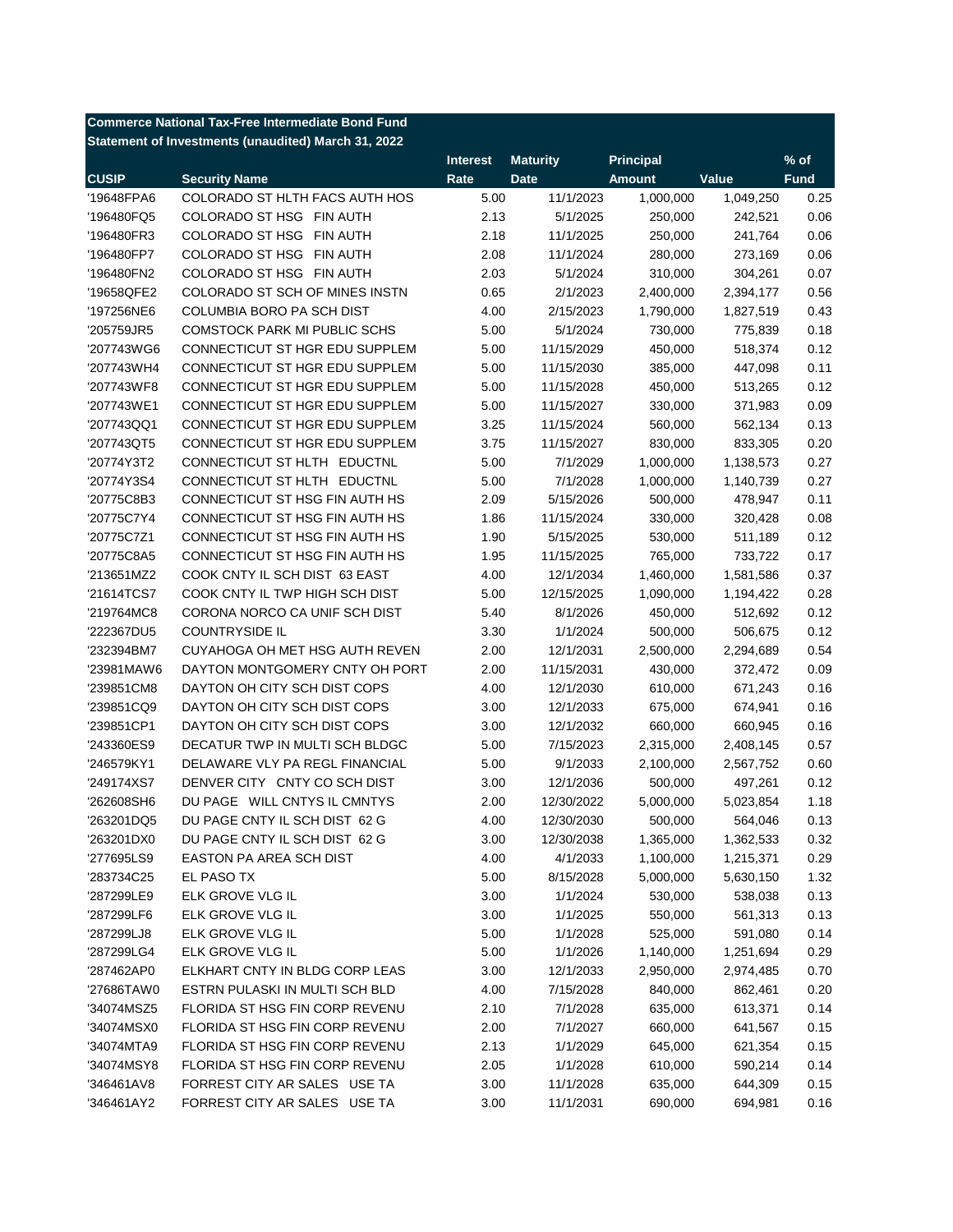| <b>Commerce National Tax-Free Intermediate Bond Fund</b> |                                                     |                 |                 |                  |           |             |  |  |
|----------------------------------------------------------|-----------------------------------------------------|-----------------|-----------------|------------------|-----------|-------------|--|--|
|                                                          | Statement of Investments (unaudited) March 31, 2022 |                 |                 |                  |           |             |  |  |
|                                                          |                                                     | <b>Interest</b> | <b>Maturity</b> | <b>Principal</b> |           | $%$ of      |  |  |
| <b>CUSIP</b>                                             | <b>Security Name</b>                                | Rate            | <b>Date</b>     | <b>Amount</b>    | Value     | <b>Fund</b> |  |  |
| '346461AX4                                               | FORREST CITY AR SALES USE TA                        | 3.00            | 11/1/2030       | 675,000          | 681,359   | 0.16        |  |  |
| '346461AW6                                               | FORREST CITY AR SALES USE TA                        | 3.00            | 11/1/2029       | 650,000          | 658,371   | 0.15        |  |  |
| '348815PH8                                               | FORT SMITH AR WTR SWR REVENU                        | 5.00            | 10/1/2031       | 500,000          | 579,958   | 0.14        |  |  |
| '3531867L7                                               | <b>FRANKLIN CNTY OH HOSP REVENUE</b>                | 0.55            | 11/15/2041      | 4,000,000        | 4,000,000 | 0.94        |  |  |
| '3599006Y8                                               | FULTON CNTY GA DEV AUTH                             | 5.00            | 3/15/2026       | 1,000,000        | 1,101,272 | 0.26        |  |  |
| '367748MX5                                               | GATEWAY PA SCH DIST ALLEGHANYC                      | 3.00            | 10/15/2036      | 1,300,000        | 1,318,949 | 0.31        |  |  |
| '367748MV9                                               | GATEWAY PA SCH DIST ALLEGHANYC                      | 3.00            | 10/15/2034      | 1,000,000        | 1,013,636 | 0.24        |  |  |
| '367748MW7                                               | GATEWAY PA SCH DIST ALLEGHANYC                      | 3.00            | 10/15/2035      | 795,000          | 804,884   | 0.19        |  |  |
| '368347BV1                                               | GEARY CNTY KS UNIF SCH DIST 4                       | 4.00            | 9/1/2033        | 700,000          | 746,080   | 0.18        |  |  |
| '38378RCC6                                               | GOVERNORS IL ST UNIV UNIV FACS                      | 4.00            | 10/1/2034       | 805,000          | 851,634   | 0.20        |  |  |
| '38378RCD4                                               | GOVERNORS IL ST UNIV UNIV FACS                      | 4.00            | 10/1/2036       | 855,000          | 899,411   | 0.21        |  |  |
| '385244LZ9                                               | <b>GRAND BLANC MI CMNTY SCHS</b>                    | 2.00            | 5/1/2026        | 500,000          | 487,112   | 0.11        |  |  |
| '385244MA3                                               | <b>GRAND BLANC MI CMNTY SCHS</b>                    | 2.00            | 11/1/2026       | 1,875,000        | 1,822,036 | 0.43        |  |  |
| '385244LY2                                               | <b>GRAND BLANC MI CMNTY SCHS</b>                    | 2.00            | 11/1/2025       | 1,475,000        | 1,443,164 | 0.34        |  |  |
| '385244LX4                                               | <b>GRAND BLANC MI CMNTY SCHS</b>                    | 2.00            | 5/1/2025        | 500,000          | 490,560   | 0.12        |  |  |
| '386523GQ1                                               | <b>GRAND TRAVERSE CNTY MI HOSP FI</b>               | 5.00            | 7/1/2030        | 445,000          | 514,336   | 0.12        |  |  |
| '386523GS7                                               | <b>GRAND TRAVERSE CNTY MI HOSP FI</b>               | 5.00            | 7/1/2032        | 495,000          | 570,140   | 0.13        |  |  |
| '386523HK3                                               | <b>GRAND TRAVERSE CNTY MI HOSP FI</b>               | 5.00            | 7/1/2031        | 380,000          | 438,235   | 0.10        |  |  |
| '39167GDZ1                                               | <b>GREATER CLARK IN BLDG CORP</b>                   | 4.00            | 7/15/2032       | 1,000,000        | 1,081,223 | 0.25        |  |  |
| '39448MAZ2                                               | <b>GREENE CNTY MO</b>                               | 5.00            | 4/1/2032        | 500,000          | 500,000   | 0.12        |  |  |
| '396649EL5                                               | GREENEVILLE TN HLTH EDUCTNL                         | 5.00            | 7/1/2028        | 500,000          | 575,978   | 0.14        |  |  |
| '396649EN1                                               | GREENEVILLE TN HLTH EDUCTNL                         | 5.00            | 7/1/2030        | 500,000          | 572,275   | 0.13        |  |  |
| '396649EM3                                               | GREENEVILLE TN HLTH EDUCTNL                         | 5.00            | 7/1/2029        | 600,000          | 688,734   | 0.16        |  |  |
| '398346DP8                                               | GRIFFITH IN REDEV AUTH LEASE R                      | 3.00            | 7/15/2033       | 585,000          | 586,219   | 0.14        |  |  |
| '398346DN3                                               | <b>GRIFFITH IN REDEV AUTH LEASE R</b>               | 3.00            | 7/15/2032       | 565,000          | 568,185   | 0.13        |  |  |
| '398346CY0                                               | <b>GRIFFITH IN REDEV AUTH LEASE R</b>               | 3.00            | 7/15/2033       | 585,000          | 586,219   | 0.14        |  |  |
| '406660QF0                                               | HAMBURG PA AREA SCH DIST                            | 3.00            | 4/1/2035        | 1,400,000        | 1,404,491 | 0.33        |  |  |
| '406660QE3                                               | HAMBURG PA AREA SCH DIST                            | 3.00            | 4/1/2034        | 1,000,000        | 1,008,102 | 0.24        |  |  |
| '414942VR0                                               | HARRIS CNTY TX MUNI UTILITY DI                      | 4.00            | 3/1/2032        | 905,000          | 983,646   | 0.23        |  |  |
| '414942VT6                                               | HARRIS CNTY TX MUNI UTILITY DI                      | 4.00            | 3/1/2034        | 1,015,000        | 1,096,430 | 0.26        |  |  |
| '414942VS8                                               | HARRIS CNTY TX MUNI UTILITY DI                      | 4.00            | 3/1/2033        | 970,000          | 1,050,309 | 0.25        |  |  |
| '421381AP9                                               | HAZARD KY HLTHCARE REVENUE                          | 5.00            | 7/1/2031        | 855,000          | 1,022,917 | 0.24        |  |  |
| '421381AQ7                                               | HAZARD KY HLTHCARE REVENUE                          | 5.00            | 7/1/2032        | 1,275,000        | 1,522,727 | 0.36        |  |  |
| '421381AN4                                               | HAZARD KY HLTHCARE REVENUE                          | 5.00            | 7/1/2030        | 1,695,000        | 2,001,188 | 0.47        |  |  |
| '421560MR1                                               | HAZEL PARK MI SCH DIST                              | 4.00            | 5/1/2024        | 1,135,000        | 1,179,047 | 0.28        |  |  |
| '421560MQ3                                               | HAZEL PARK MI SCH DIST                              | 4.00            | 5/1/2023        | 925,000          | 946,259   | 0.22        |  |  |
| '434682AQ3                                               | HOKE CNTY NC LIMITED OBLIG                          | 3.00            | 6/1/2035        | 865,000          | 870,829   | 0.20        |  |  |
| '442349FK7                                               | HOUSTON TX ARPT SYS REVENUE                         | 5.00            | 7/1/2030        | 900,000          | 1,040,851 | 0.24        |  |  |
| '442349FJ0                                               | <b>HOUSTON TX ARPT SYS REVENUE</b>                  |                 |                 | 1,000,000        | 1,144,578 |             |  |  |
|                                                          | HOUSTON TX ARPT SYS REVENUE                         | 5.00            | 7/1/2029        | 1,200,000        |           | 0.27        |  |  |
| '442349FL5                                               | HOUSTON TX HGR EDU FIN CORP                         | 5.00            | 7/1/2031        |                  | 1,401,300 | 0.33        |  |  |
| '442378DZ5                                               |                                                     | 0.46            | 5/15/2048       | 1,500,000        | 1,500,000 | 0.35        |  |  |
| '450812G55                                               | <b>IBERIA PARISH LA PARISHWIDE SC</b>               | 4.00            | 3/1/2028        | 450,000          | 489,488   | 0.12        |  |  |
| '450812G48                                               | IBERIA PARISH LA PARISHWIDE SC                      | 4.00            | 3/1/2027        | 570,000          | 618,631   | 0.15        |  |  |
| '450812G30                                               | IBERIA PARISH LA PARISHWIDE SC                      | 4.00            | 3/1/2026        | 550,000          | 586,882   | 0.14        |  |  |
| '450812F98                                               | IBERIA PARISH LA PARISHWIDE SC                      | 3.00            | 3/1/2024        | 510,000          | 518,423   | 0.12        |  |  |
| '450812G22                                               | IBERIA PARISH LA PARISHWIDE SC                      | 4.00            | 3/1/2025        | 530,000          | 557,300   | 0.13        |  |  |
| '45129WQE3                                               | IDAHO ST HSG FIN ASSN                               | 4.00            | 7/15/2036       | 500,000          | 549,132   | 0.13        |  |  |
| '45129WQF0                                               | IDAHO ST HSG FIN ASSN                               | 4.00            | 7/15/2037       | 750,000          | 822,976   | 0.19        |  |  |
| '45204FJL0                                               | ILLINOIS ST FIN AUTH REVENUE                        | 4.00            | 8/15/2037       | 1,550,000        | 1,651,972 | 0.39        |  |  |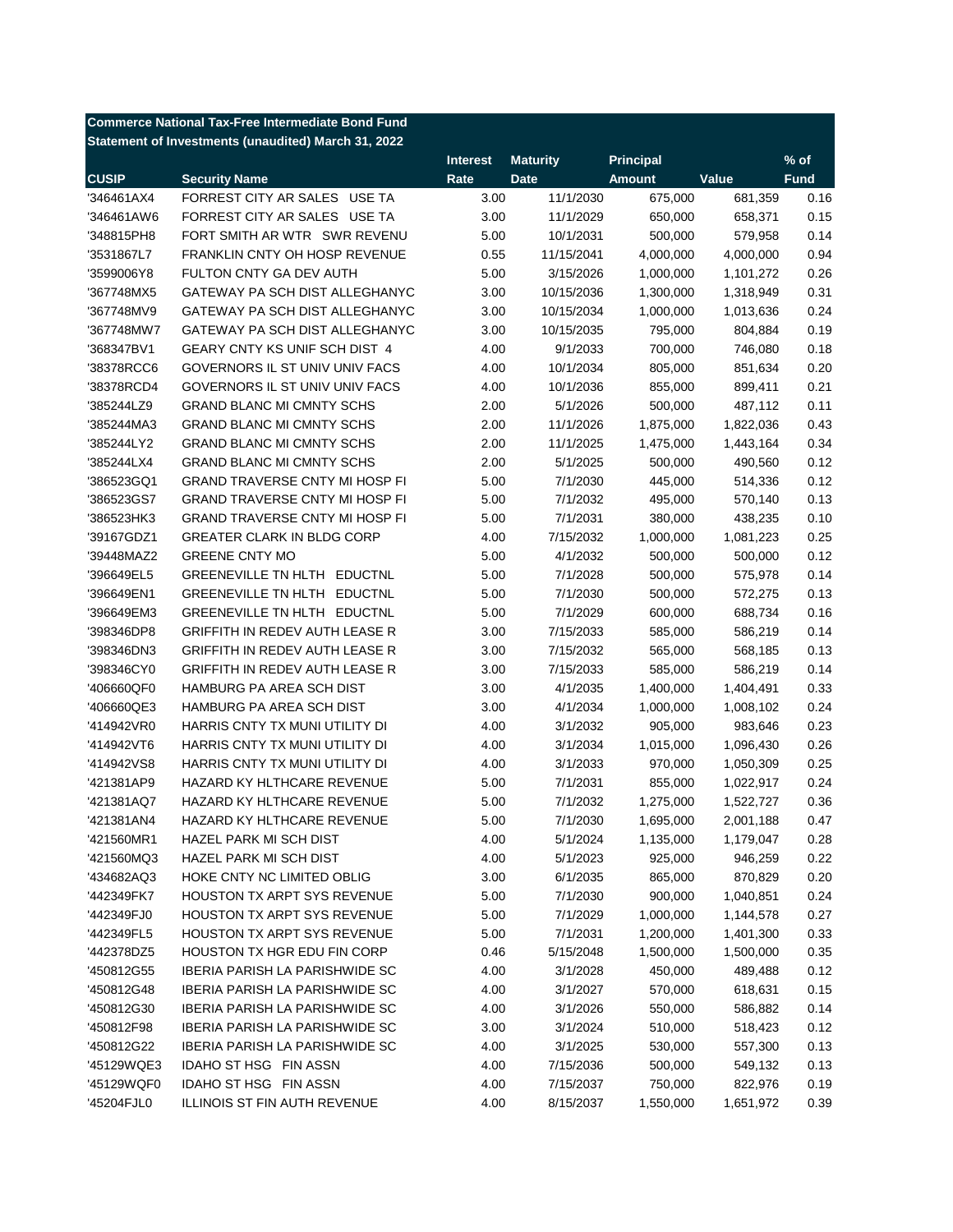| <b>Commerce National Tax-Free Intermediate Bond Fund</b> |                                                     |                 |                 |                  |           |             |  |
|----------------------------------------------------------|-----------------------------------------------------|-----------------|-----------------|------------------|-----------|-------------|--|
|                                                          | Statement of Investments (unaudited) March 31, 2022 |                 |                 |                  |           |             |  |
|                                                          |                                                     | <b>Interest</b> | <b>Maturity</b> | <b>Principal</b> |           | $%$ of      |  |
| <b>CUSIP</b>                                             | <b>Security Name</b>                                | Rate            | <b>Date</b>     | <b>Amount</b>    | Value     | <b>Fund</b> |  |
| '45203HN40                                               | <b>ILLINOIS ST FIN AUTH REVENUE</b>                 | 5.00            | 11/15/2024      | 500,000          | 537,427   | 0.13        |  |
| '45471ATW2                                               | INDIANA ST FIN AUTH HOSP REVEN                      | 4.00            | 7/1/2036        | 700,000          | 761,426   | 0.18        |  |
| '45471ATR3                                               | INDIANA ST FIN AUTH HOSP REVEN                      | 4.00            | 7/1/2031        | 830,000          | 920,163   | 0.22        |  |
| '45471ATS1                                               | INDIANA ST FIN AUTH HOSP REVEN                      | 4.00            | 7/1/2032        | 700,000          | 769,229   | 0.18        |  |
| '45506DNH4                                               | <b>INDIANA ST FIN AUTH REVENUE</b>                  | 5.00            | 2/1/2027        | 425,000          | 447,144   | 0.11        |  |
| '45506DNK7                                               | INDIANA ST FIN AUTH REVENUE                         | 5.00            | 2/1/2029        | 600,000          | 630,666   | 0.15        |  |
| '45506DNF8                                               | INDIANA ST FIN AUTH REVENUE                         | 5.00            | 2/1/2025        | 540,000          | 567,113   | 0.13        |  |
| '45506DNJ0                                               | INDIANA ST FIN AUTH REVENUE                         | 5.00            | 2/1/2028        | 700,000          | 736,536   | 0.17        |  |
| '45506DJF3                                               | INDIANA ST FIN AUTH REVENUE                         | 5.00            | 2/1/2028        | 815,000          | 837,084   | 0.20        |  |
| '46723MBV1                                               | <b>JACKSON CLG MI</b>                               | 3.00            | 5/1/2025        | 940,000          | 963,059   | 0.23        |  |
| '467578HP8                                               | JACKSON CNTY MO SPL OBLG                            | 5.00            | 12/1/2026       | 2,300,000        | 2,480,418 | 0.58        |  |
| '472871AW2                                               | JEFFERSON CNTY IN JAIL BLDG CO                      | 4.00            | 7/15/2033       | 1,955,000        | 2,158,257 | 0.51        |  |
| '476034RC9                                               | JENISON MI PUBLIC SCHS                              | 4.00            | 5/1/2023        | 1,110,000        | 1,138,269 | 0.27        |  |
| '483270HM9                                               | KALAMAZOO MI PUBLIC SCHS                            | 4.00            | 5/1/2031        | 2,370,000        | 2,582,859 | 0.61        |  |
| '483862NA2                                               | KANE CNTY IL FOREST PRESERVE D                      | 3.00            | 12/15/2026      | 1,695,000        | 1,749,093 | 0.41        |  |
| '486063QN3                                               | KATY TX INDEP SCH DIST                              | 5.00            | 2/15/2025       | 300,000          | 325,447   | 0.08        |  |
| '488764WZ0                                               | KENDALL KANE WILL CNTYS IL C                        | 5.00            | 2/1/2025        | 1,000,000        | 1,074,629 | 0.25        |  |
| '488764YS4                                               | KENDALL KANE WILL CNTYS IL C                        | 5.00            | 2/1/2024        | 1,035,000        | 1,090,351 | 0.26        |  |
| '488764YR6                                               | KENDALL KANE WILL CNTYS IL C                        | 5.00            | 2/1/2023        | 800,000          | 822,212   | 0.19        |  |
| '488764WY3                                               | KENDALL KANE WILL CNTYS IL C                        | 5.00            | 2/1/2024        | 1,115,000        | 1,171,342 | 0.28        |  |
| '490728B27                                               | KENT OH ST UNIV REVENUES                            | 2.32            | 5/1/2027        | 880,000          | 837,956   | 0.20        |  |
| '49151FYC8                                               | KENTUCKY ST PROPERTY BLDGS C                        | 5.00            | 4/1/2028        | 885,000          | 1,010,972 | 0.24        |  |
| '49151FVK3                                               | KENTUCKY ST PROPERTY BLDGS C                        | 5.00            | 5/1/2026        | 1,000,000        | 1,107,038 | 0.26        |  |
| '49151FG38                                               | KENTUCKY ST PROPERTY<br><b>BLDGS C</b>              | 5.00            | 2/1/2026        | 960,000          | 1,065,642 | 0.25        |  |
| '49151FNL0                                               | KENTUCKY ST PROPERTY<br><b>BLDGS C</b>              | 5.00            | 11/1/2027       | 400,000          | 448,640   | 0.11        |  |
| '49151FVP2                                               | KENTUCKY ST PROPERTY<br><b>BLDGS C</b>              | 5.00            | 5/1/2029        | 915,000          | 1,035,998 | 0.24        |  |
| '49151FVN7                                               | KENTUCKY ST PROPERTY<br><b>BLDGS C</b>              | 5.00            | 5/1/2028        | 750,000          | 850,334   | 0.20        |  |
| '49151FWJ5                                               | KENTUCKY ST PROPERTY<br><b>BLDGS C</b>              | 5.00            | 5/1/2027        | 750,000          | 845,339   | 0.20        |  |
| '501552JN4                                               | KYLE TX                                             | 4.00            | 8/15/2026       | 1,000,000        | 1,055,094 | 0.25        |  |
| '50646PCY3                                               | LAFAYETTE LA COMMUNICATIONS SY                      | 3.00            | 11/1/2029       | 860,000          | 887,702   | 0.21        |  |
| '50646PCZ0                                               | LAFAYETTE LA COMMUNICATIONS SY                      | 3.00            | 11/1/2030       | 890,000          | 917,847   | 0.22        |  |
| '50646PCX5                                               | LAFAYETTE LA COMMUNICATIONS SY                      | 4.00            | 11/1/2028       | 830,000          | 907,966   | 0.21        |  |
| '507686QU0                                               | LAKE CENTRAL IN MULTI DIST SCH                      | 5.00            | 7/15/2024       | 1,000,000        | 1,057,790 | 0.25        |  |
| '50825JKH8                                               | LAKE CNTY FL SCH BRD COPS                           | 5.00            | 6/1/2024        | 725,000          | 750,931   | 0.18        |  |
| '508759KS5                                               | LAKE CNTY IL CMNTY CONSOL SCH                       | 4.00            | 1/1/2033        | 2,450,000        | 2,619,354 | 0.62        |  |
| '508606KY5                                               | LAKE CNTY IL CMNTY CONSOL SCHD                      | 5.00            | 11/1/2023       | 1,000,000        | 1,047,017 | 0.25        |  |
| '517496HF5                                               | LAS CRUCES NM JT UTILITY REVEN                      | 4.00            | 6/1/2029        | 845,000          | 901,953   | 0.21        |  |
| '517496HK4                                               | LAS CRUCES NM JT UTILITY REVEN                      | 4.00            | 6/1/2033        | 500,000          | 530,229   | 0.12        |  |
|                                                          | LAS CRUCES NM JT UTILITY REVEN                      | 4.00            | 6/1/2030        | 500,000          | 532,268   |             |  |
| '517496HG3                                               | LAURENS CNTY SC SCH DIST 55 I                       |                 |                 |                  |           | 0.13        |  |
| '519093AP3                                               |                                                     | 5.00            | 12/1/2024       | 1,000,000        | 1,073,325 | 0.25        |  |
| '52464GAV6                                               | LEFLORE CNTY OK PUBLIC FAC AUT                      | 4.00            | 12/1/2030       | 1,770,000        | 1,912,333 | 0.45        |  |
| '52464GAU8                                               | LEFLORE CNTY OK PUBLIC FAC AUT                      | 4.00            | 12/1/2028       | 1,350,000        | 1,459,762 | 0.34        |  |
| '531677NT5                                               | LICKING HEIGHTS OH LOCAL SCH D                      | 5.00            | 10/1/2027       | 765,000          | 879,817   | 0.21        |  |
| '5463983A4                                               | LOUISIANA ST PUBLIC FACS AUTHR                      | 5.00            | 5/15/2030       | 800,000          | 861,478   | 0.20        |  |
| '550670GK3                                               | LUXEMBURG CASCO WI SCH DIST BR                      | 4.00            | 3/1/2030        | 520,000          | 559,588   | 0.13        |  |
| '550670GM9                                               | LUXEMBURG CASCO WI SCH DIST BR                      | 4.00            | 3/1/2032        | 540,000          | 578,778   | 0.14        |  |
| '550670GL1                                               | LUXEMBURG CASCO WI SCH DIST BR                      | 4.00            | 3/1/2031        | 765,000          | 821,402   | 0.19        |  |
| '56005LDE7                                               | MAHONING CNTY OH CAREER TECH                        | 4.00            | 12/1/2029       | 500,000          | 522,492   | 0.12        |  |
| '56005LDB3                                               | MAHONING CNTY OH CAREER TECH                        | 4.00            | 12/1/2026       | 630,000          | 658,672   | 0.15        |  |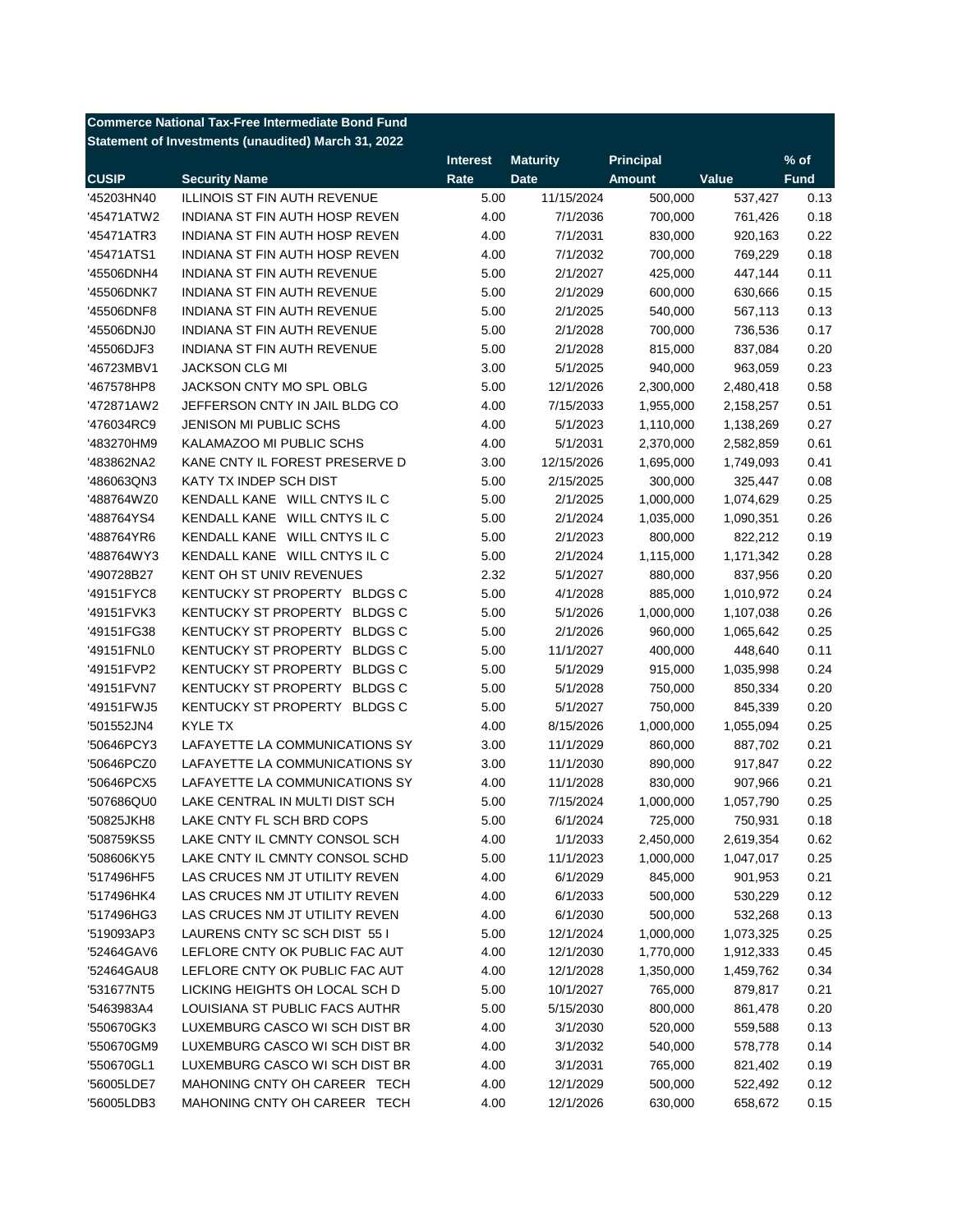| <b>Commerce National Tax-Free Intermediate Bond Fund</b> |                                                     |                 |                        |                    |           |             |  |  |
|----------------------------------------------------------|-----------------------------------------------------|-----------------|------------------------|--------------------|-----------|-------------|--|--|
|                                                          | Statement of Investments (unaudited) March 31, 2022 |                 |                        |                    |           |             |  |  |
|                                                          |                                                     | <b>Interest</b> | <b>Maturity</b>        | <b>Principal</b>   |           | $%$ of      |  |  |
| <b>CUSIP</b>                                             | <b>Security Name</b>                                | Rate            | <b>Date</b>            | <b>Amount</b>      | Value     | <b>Fund</b> |  |  |
| '56042RYV8                                               | MAINE HLTH HGR EDUCTNL FACSA                        | 5.00            | 7/1/2024               | 115,000            | 115,330   | 0.03        |  |  |
| '56041MSP0                                               | MAINE ST GOVTL FACS AUTH                            | 4.00            | 10/1/2032              | 2,485,000          | 2,704,691 | 0.64        |  |  |
| '56052FQK4                                               | MAINE ST HSG AUTH MTGE PURCHAS                      | 2.25            | 11/15/2030             | 870,000            | 832,134   | 0.20        |  |  |
| '56052FQL2                                               | MAINE ST HSG AUTH MTGE PURCHAS                      | 2.35            | 11/15/2031             | 905,000            | 863,198   | 0.20        |  |  |
| '56052FQJ7                                               | MAINE ST HSG AUTH MTGE PURCHAS                      | 2.15            | 11/15/2029             | 840,000            | 812,208   | 0.19        |  |  |
| '56052FNW1                                               | MAINE ST HSG AUTH MTGE PURCHAS                      | 2.10            | 11/15/2026             | 1,000,000          | 981,212   | 0.23        |  |  |
| '56052FNV3                                               | MAINE ST HSG AUTH MTGE PURCHAS                      | 2.05            | 11/15/2025             | 835,000            | 823,807   | 0.19        |  |  |
| '56052FNU5                                               | MAINE ST HSG AUTH MTGE PURCHAS                      | 1.95            | 11/15/2024             | 1,300,000          | 1,288,715 | 0.30        |  |  |
| '56045R2F5                                               | MAINE ST MUNI BOND BANK                             | 3.00            | 11/1/2037              | 1,000,000          | 1,000,676 | 0.24        |  |  |
| '57369KAX8                                               | MARTINSVILLE IN REDEV AUTH LEA                      | 3.00            | 8/1/2033               | 565,000            | 574,895   | 0.14        |  |  |
| '57369KAZ3                                               | MARTINSVILLE IN REDEV AUTH LEA                      | 3.00            | 8/1/2037               | 700,000            | 707,489   | 0.17        |  |  |
| '57369KAY6                                               | MARTINSVILLE IN REDEV AUTH LEA                      | 3.00            | 8/1/2035               | 400,000            | 405,348   | 0.10        |  |  |
| '574205FY1                                               | MARYLAND ST ECON DEV CORP                           | 0.48            | 2/15/2043              | 3,400,000          | 3,400,000 | 0.80        |  |  |
| '57430YBY0                                               | MARYLAND ST WTR QUALITY FING A                      | 2.80            | 3/1/2026               | 2,000,000          | 2,027,551 | 0.48        |  |  |
| '57587ADU9                                               | MASSACHUSETTS ST HSG FIN AGY H                      | 3.25            | 6/1/2023               | 310,000            | 311,825   | 0.07        |  |  |
| '57587GFK6                                               | MASSACHUSETTS ST HSG FIN AGY H                      | 1.85            | 6/1/2032               | 960,000            | 862,625   | 0.20        |  |  |
| '57587GFL4                                               | MASSACHUSETTS ST HSG FIN AGY H                      | 1.90            | 12/1/2032              | 710,000            | 637,390   | 0.15        |  |  |
| '57587ADT2                                               | MASSACHUSETTS ST HSG FIN AGY H                      | 3.05            | 6/1/2022               | 300,000            | 300,685   | 0.07        |  |  |
| '577056HT4                                               | MATTAWAN MI CONSOL SCH DIST                         | 5.00            | 5/1/2026               | 750,000            | 817,221   | 0.19        |  |  |
| '577489JH1                                               | MAUMEE OH CITY SCH DIST                             | 3.00            | 12/1/2030              | 1,295,000          | 1,347,719 | 0.32        |  |  |
| '577489JJ7                                               | MAUMEE OH CITY SCH DIST                             | 4.00            | 12/1/2031              | 1,155,000          | 1,312,920 | 0.31        |  |  |
| '57947PEA4                                               | MCCLAIN CNTY OK ECON DEV AUTH                       | 4.00            | 9/1/2034               | 1,810,000          | 1,978,611 | 0.47        |  |  |
| '580730GQ6                                               | MCGREGOR TX INDEP SCH DIST                          | 0.00            | 2/15/2025              | 710,000            | 644,050   | 0.15        |  |  |
| '592647JN2                                               | MET WASHINGTON DC ARPTS AUTH A                      | 0.55            | 10/1/2040              | 2,050,000          | 2,050,000 | 0.48        |  |  |
| '593842CJ4                                               | MIAMI VLY CAREER TECH CENTER O                      | 4.00            | 12/1/2034              | 725,000            | 790,253   | 0.19        |  |  |
| '593842CL9                                               | MIAMI VLY CAREER TECH CENTER O                      | 4.00            | 12/1/2036              | 2,245,000          | 2,443,214 | 0.57        |  |  |
| '593842CM7                                               | MIAMI VLY CAREER TECH CENTER O                      | 4.00            | 12/1/2037              | 2,170,000          | 2,360,913 | 0.55        |  |  |
| '59465MZ81                                               | MICHIGAN ST HSG DEV AUTH RENTA                      | 2.60            | 10/1/2028              | 410,000            | 411,090   | 0.10        |  |  |
| '59465MZ73                                               | MICHIGAN ST HSG DEV AUTH RENTA                      | 2.55            | 4/1/2028               | 470,000            | 470,897   | 0.11        |  |  |
| '59465MV93                                               | MICHIGAN ST HSG DEV AUTH RENTA                      | 2.82            | 4/1/2025               | 500,000            | 497,244   | 0.12        |  |  |
| '59465MY90                                               | MICHIGAN ST HSG DEV AUTH RENTA                      | 2.15            | 4/1/2025               | 400,000            | 397,612   | 0.09        |  |  |
| '596562JW9                                               | MIDDLESEX CNTY NJ COPS                              | 4.00            | 6/15/2027              |                    | 546,291   | 0.13        |  |  |
| '596562JX7                                               | MIDDLESEX CNTY NJ COPS                              | 4.00            | 6/15/2028              | 500,000<br>500,000 | 543,208   | 0.13        |  |  |
|                                                          | MIDDLESEX CNTY NJ COPS                              | 4.00            |                        | 705,000            | 760,210   |             |  |  |
| '596562JV1<br>'596562JY5                                 | MIDDLESEX CNTY NJ COPS                              |                 | 6/15/2026<br>6/15/2029 |                    |           | 0.18        |  |  |
|                                                          |                                                     | 4.00            |                        | 760,000            | 821,794   | 0.19        |  |  |
| '597129DU6                                               | <b>MIDDLETOWN OH</b><br>MIDDLETOWN OH               | 4.00            | 12/1/2025              | 995,000<br>100,000 | 1,063,358 | 0.25        |  |  |
| '597129DM4                                               |                                                     | 4.00            | 12/1/2025              |                    | 106,470   | 0.03        |  |  |
| '597129DP7                                               | <b>MIDDLETOWN OH</b>                                | 5.00            | 12/1/2027              | 110,000            | 125,947   | 0.03        |  |  |
| '597129DW2                                               | MIDDLETOWN OH                                       | 5.00            | 12/1/2027              | 935,000            | 1,073,223 | 0.25        |  |  |
| '600149LV8                                               | MILLBROOK AL                                        | 5.00            | 9/1/2025               | 1,625,000          | 1,780,191 | 0.42        |  |  |
| '600149LW6                                               | MILLBROOK AL                                        | 5.00            | 9/1/2026               | 1,705,000          | 1,910,332 | 0.45        |  |  |
| '60039GAY9                                               | MILLEDGEVILLE BALDWIN CNTY G                        | 5.00            | 6/15/2031              | 500,000            | 591,087   | 0.14        |  |  |
| '60039GBA0                                               | MILLEDGEVILLE BALDWIN CNTY G                        | 5.00            | 6/15/2033              | 700,000            | 818,369   | 0.19        |  |  |
| '60039GAZ6                                               | MILLEDGEVILLE BALDWIN CNTY G                        | 5.00            | 6/15/2032              | 600,000            | 705,414   | 0.17        |  |  |
| '60039GAX1                                               | MILLEDGEVILLE BALDWIN CNTY G                        | 5.00            | 6/15/2030              | 500,000            | 585,928   | 0.14        |  |  |
| '60416S3K4                                               | MINNESOTA ST HSG FIN AGY                            | 1.70            | 7/1/2026               | 255,000            | 246,185   | 0.06        |  |  |
| '60534WRD2                                               | MISSISSIPPI ST DEV BANK SPL OB                      | 5.00            | 11/1/2030              | 400,000            | 452,162   | 0.11        |  |  |
| '60534WRE0                                               | MISSISSIPPI ST DEV BANK SPL OB                      | 5.00            | 11/1/2031              | 500,000            | 565,970   | 0.13        |  |  |
| '60534WRF7                                               | MISSISSIPPI ST DEV BANK SPL OB                      | 5.00            | 11/1/2032              | 400,000            | 453,343   | 0.11        |  |  |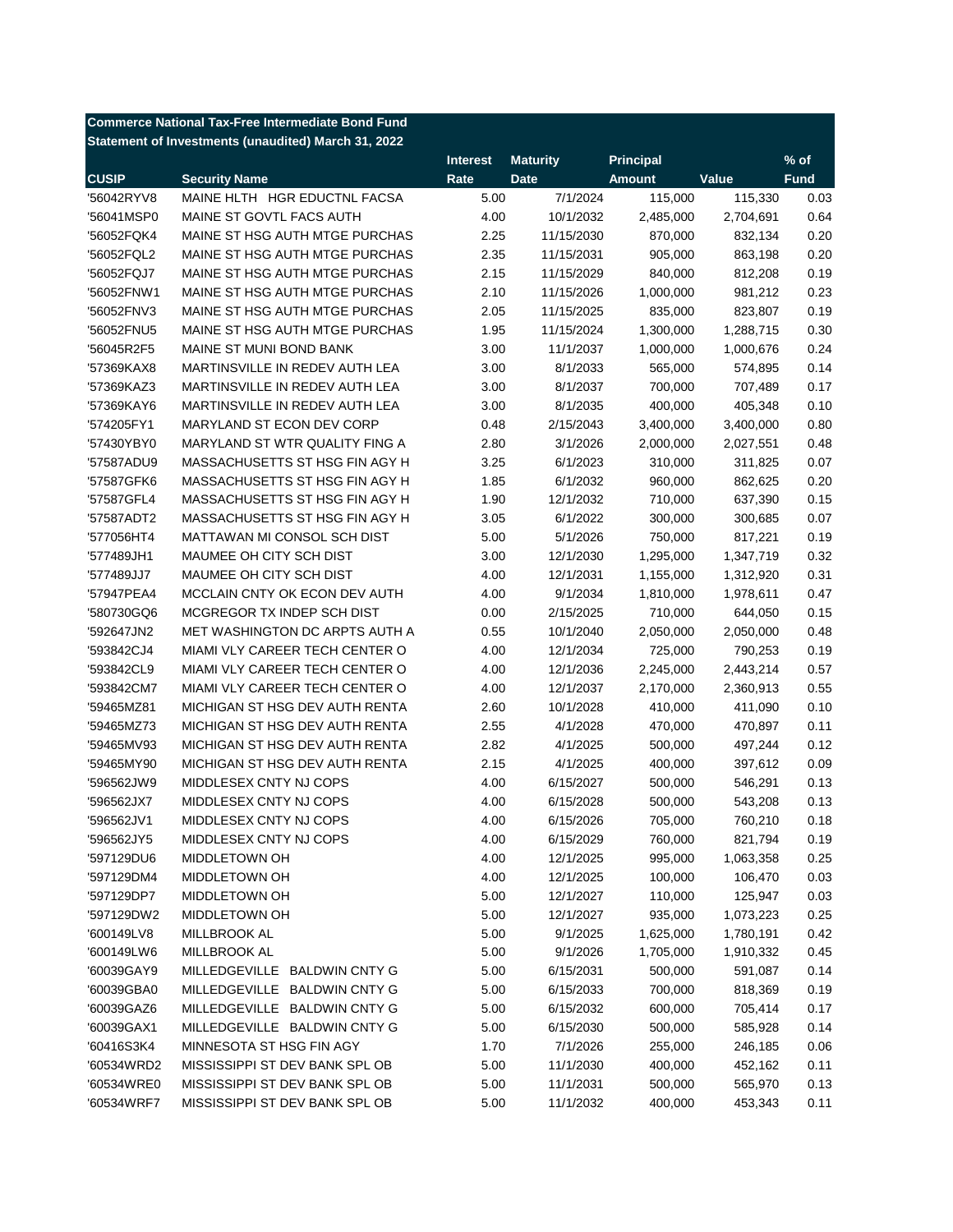| <b>Commerce National Tax-Free Intermediate Bond Fund</b> |                                                     |                 |                 |                  |           |             |  |  |
|----------------------------------------------------------|-----------------------------------------------------|-----------------|-----------------|------------------|-----------|-------------|--|--|
|                                                          | Statement of Investments (unaudited) March 31, 2022 |                 |                 |                  |           |             |  |  |
|                                                          |                                                     | <b>Interest</b> | <b>Maturity</b> | <b>Principal</b> |           | $%$ of      |  |  |
| <b>CUSIP</b>                                             | <b>Security Name</b>                                | Rate            | <b>Date</b>     | <b>Amount</b>    | Value     | <b>Fund</b> |  |  |
| '60534WRC4                                               | MISSISSIPPI ST DEV BANK SPL OB                      | 5.00            | 11/1/2029       | 300,000          | 339,134   | 0.08        |  |  |
| '605638AK1                                               | MISSISSIPPI ST GAMING TAX REVE                      | 5.00            | 10/15/2025      | 1,055,000        | 1,156,070 | 0.27        |  |  |
| '60535QZE3                                               | MISSISSIPPI ST HOME CORP SF MT                      | 1.85            | 12/1/2030       | 690,000          | 638,662   | 0.15        |  |  |
| '60535QZF0                                               | MISSISSIPPI ST HOME CORP SF MT                      | 1.95            | 6/1/2031        | 1,000,000        | 924,529   | 0.22        |  |  |
| '60535QZD5                                               | MISSISSIPPI ST HOME CORP SF MT                      | 1.80            | 6/1/2030        | 720,000          | 667,753   | 0.16        |  |  |
| '60636SKN3                                               | MISSOURI ST DEV FIN BRD INFRAS                      | 4.00            | 4/1/2030        | 810,000          | 872,363   | 0.21        |  |  |
| '60636SKL7                                               | MISSOURI ST DEV FIN BRD INFRAS                      | 4.00            | 4/1/2028        | 850,000          | 908,198   | 0.21        |  |  |
| '60636SKM5                                               | MISSOURI ST DEV FIN BRD INFRAS                      | 4.00            | 4/1/2029        | 1,825,000        | 1,957,512 | 0.46        |  |  |
| '61075TJZ2                                               | MONROE CNTY NY INDL DEV CORP R                      | 5.00            | 6/1/2029        | 500,000          | 524,833   | 0.12        |  |  |
| '622826UM5                                               | MOUNT PROSPECT IL                                   | 3.00            | 12/1/2028       | 1,000,000        | 1,029,767 | 0.24        |  |  |
| '65857PEC1                                               | N CHARLESTON SC LTD OBLIG                           | 4.00            | 10/1/2036       | 1,130,000        | 1,238,016 | 0.29        |  |  |
| '65944RSD5                                               | N FORT BEND TX WTR AUTH WTR SY                      | 4.00            | 12/15/2032      | 1,350,000        | 1,507,255 | 0.35        |  |  |
| '667567BX8                                               | N W MI CMNTY SCHS                                   | 4.00            | 5/1/2024        | 1,000,000        | 1,025,467 | 0.24        |  |  |
| '637109BJ7                                               | NATIONAL PARK AR CMNTY CLG DIS                      | 4.00            | 3/1/2030        | 645,000          | 687,255   | 0.16        |  |  |
| '637109BK4                                               | NATIONAL PARK AR CMNTY CLG DIS                      | 4.00            | 3/1/2032        | 635,000          | 673,907   | 0.16        |  |  |
| '646127CE8                                               | NEW JERSEY ST HSG MTGE FIN A                        | 3.15            | 6/15/2025       | 570,000          | 578,079   | 0.14        |  |  |
| '6461363Q2                                               | NEW JERSEY ST TRANSPRTN TRUST                       | 5.00            | 6/15/2031       | 1,500,000        | 1,657,643 | 0.39        |  |  |
| '646136TL5                                               | NEW JERSEY ST TRANSPRTN TRUST                       | 0.00            | 12/15/2026      | 1,255,000        | 1,116,353 | 0.26        |  |  |
| '647201RB0                                               | NEW MEXICO ST MTGE FIN AUTH                         | 2.05            | 3/1/2032        | 530,000          | 484,523   | 0.11        |  |  |
| '647201RC8                                               | NEW MEXICO ST MTGE FIN AUTH                         | 2.10            | 9/1/2032        | 590,000          | 539,177   | 0.13        |  |  |
| '647201QZ8                                               | NEW MEXICO ST MTGE FIN AUTH                         | 1.90            | 3/1/2031        | 785,000          | 721,633   | 0.17        |  |  |
| '64972FK62                                               | NEW YORK CITY NY MUNI WTR FIN                       | 0.55            | 6/15/2041       | 4,000,000        | 4,000,000 | 0.94        |  |  |
| '658207UX1                                               | NORTH CAROLINA ST HSG FIN AGY                       | 3.20            | 1/1/2029        | 815,000          | 823,870   | 0.19        |  |  |
| '677561KA9                                               | OHIO ST HOSP FAC REVENUE                            | 5.00            | 1/1/2024        | 1,000,000        | 1,054,468 | 0.25        |  |  |
| '67756CBP2                                               | OHIO ST HOSP REVENUE                                | 5.00            | 1/15/2024       | 1,000,000        | 1,023,498 | 0.24        |  |  |
| '679088HK3                                               | OKLAHOMA ST CAPITOL IMPT AUTH                       | 4.00            | 7/1/2038        | 2,000,000        | 2,158,670 | 0.51        |  |  |
| '680454YD1                                               | OLDHAM KY SCH DIST FIN CORP                         | 5.00            | 6/1/2022        | 590,000          | 593,707   | 0.14        |  |  |
| '680454YF6                                               | OLDHAM KY SCH DIST FIN CORP                         | 5.00            | 6/1/2024        | 690,000          | 731,777   | 0.17        |  |  |
| '680454YE9                                               | OLDHAM KY SCH DIST FIN CORP                         | 5.00            | 6/1/2023        | 610,000          | 632,748   | 0.15        |  |  |
| '681785MS7                                               | OMAHA NE PUBLIC FACS CORP LEAS                      | 3.00            | 4/15/2035       | 1,070,000        | 1,072,203 | 0.25        |  |  |
| '681785MR9                                               | OMAHA NE PUBLIC FACS CORP LEAS                      | 3.00            | 4/15/2034       | 860,000          | 866,280   | 0.20        |  |  |
| '684545YB6                                               | ORANGE CNTY FL TOURIST DEV TAX                      | 5.00            | 10/1/2023       | 2,000,000        | 2,094,656 | 0.49        |  |  |
| '690887MD3                                               | <b>OWENSBORO KY</b>                                 | 5.00            | 5/1/2025        | 1,200,000        | 1,241,989 | 0.29        |  |  |
| '697579DE7                                               | PALOS PARK VLG IL                                   | 3.50            | 12/1/2041       | 595,000          | 587,813   | 0.14        |  |  |
| '697579DD9                                               | PALOS PARK VLG IL                                   | 3.50            | 12/1/2038       | 540,000          | 538,389   | 0.13        |  |  |
| '705888CB9                                               | PELL CITY AL SPL CARE FACS FIN                      | 5.00            | 12/1/2031       | 2,255,000        | 2,626,529 | 0.62        |  |  |
| '70878CAM7                                               | PENNSYLVANIA HGR EDU ASSISTANC                      | 5.00            | 6/1/2030        | 425,000          | 487,716   | 0.11        |  |  |
| '70878CAL9                                               | PENNSYLVANIA HGR EDU ASSISTANC                      | 5.00            | 6/1/2029        | 535,000          | 609,114   | 0.14        |  |  |
| '70878CAJ4                                               | PENNSYLVANIA HGR EDU ASSISTANC                      | 5.00            | 6/1/2027        | 525,000          | 583,672   | 0.14        |  |  |
|                                                          | PENNSYLVANIA HGR EDU ASSISTANC                      |                 | 6/1/2026        | 500,000          |           |             |  |  |
| '70878CAH8                                               | PENNSYLVANIA HGR EDU ASSISTANC                      | 5.00            |                 |                  | 546,974   | 0.13        |  |  |
| '70878CAK1                                               |                                                     | 5.00            | 6/1/2028        | 525,000          | 591,110   | 0.14        |  |  |
| '70869HAW5                                               | PENNSYLVANIA ST ECON DEV FINGA                      | 2.08            | 3/1/2024        | 1,250,000        | 1,234,712 | 0.29        |  |  |
| '70917TCY5                                               | PENNSYLVANIA ST HGR EDUCTNL FA                      | 4.00            | 8/15/2042       | 475,000          | 506,575   | 0.12        |  |  |
| '70879QET6                                               | PENNSYLVANIA ST HSG FIN AGY SF                      | 2.10            | 10/1/2030       | 795,000          | 752,235   | 0.18        |  |  |
| '709224J83                                               | PENNSYLVANIA ST TURNPIKE COMMI                      | 5.00            | 12/1/2035       | 3,000,000        | 3,456,980 | 0.81        |  |  |
| '7092242G3                                               | PENNSYLVANIA ST TURNPIKE COMMI                      | 2.36            | 12/1/2026       | 335,000          | 328,580   | 0.08        |  |  |
| '7092242H1                                               | PENNSYLVANIA ST TURNPIKE COMMI                      | 2.53            | 12/1/2027       | 400,000          | 393,954   | 0.09        |  |  |
| '7092242K4                                               | PENNSYLVANIA ST TURNPIKE COMMI                      | 2.63            | 12/1/2029       | 350,000          | 343,708   | 0.08        |  |  |
| '709224FH7                                               | PENNSYLVANIA ST TURNPIKE COMMI                      | 5.00            | 12/1/2026       | 500,000          | 539,491   | 0.13        |  |  |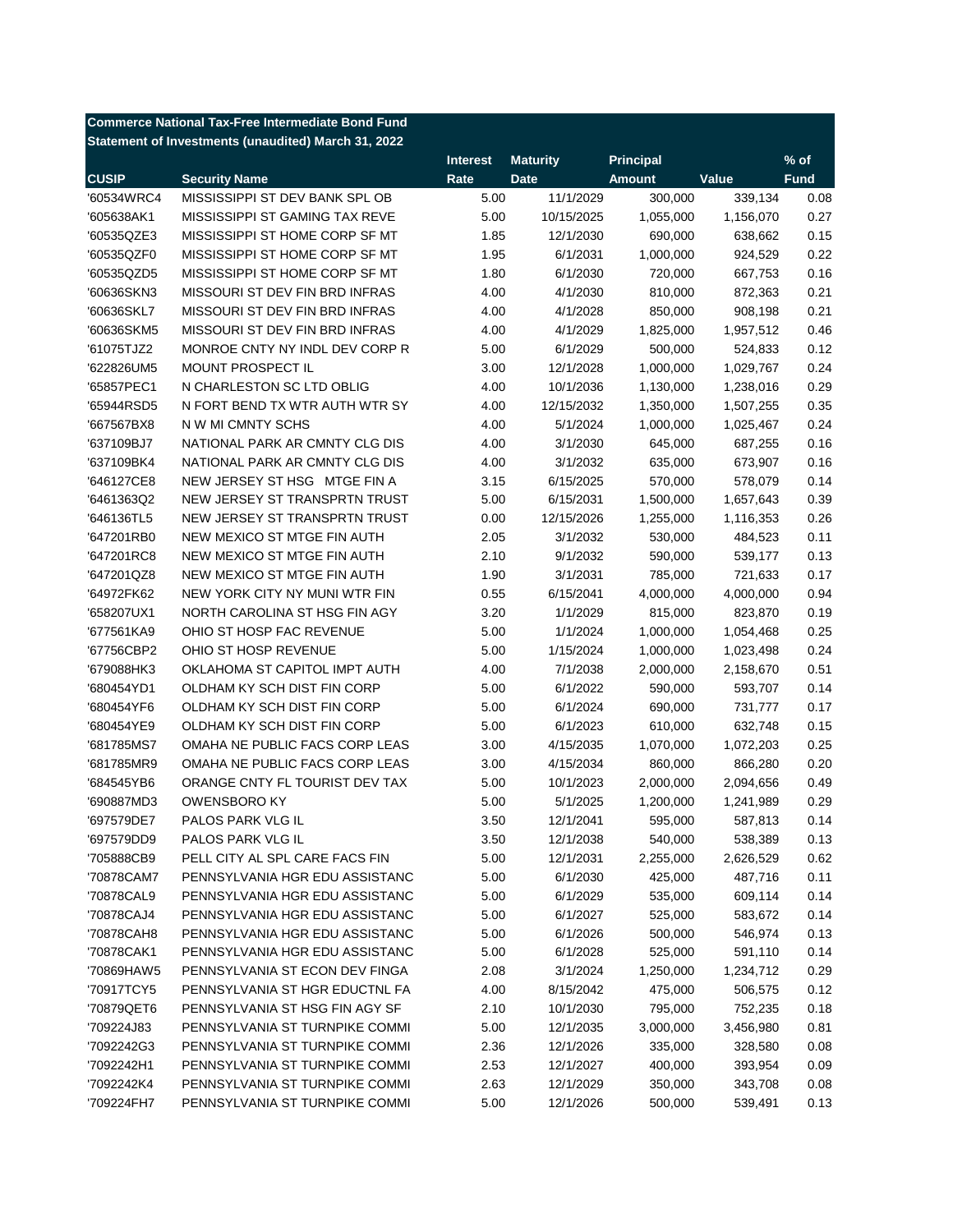| <b>Commerce National Tax-Free Intermediate Bond Fund</b> |                                                     |                 |                 |                  |           |             |  |  |
|----------------------------------------------------------|-----------------------------------------------------|-----------------|-----------------|------------------|-----------|-------------|--|--|
|                                                          | Statement of Investments (unaudited) March 31, 2022 |                 |                 |                  |           |             |  |  |
|                                                          |                                                     | <b>Interest</b> | <b>Maturity</b> | <b>Principal</b> |           | $%$ of      |  |  |
| <b>CUSIP</b>                                             | <b>Security Name</b>                                | Rate            | <b>Date</b>     | <b>Amount</b>    | Value     | <b>Fund</b> |  |  |
| '713163KG7                                               | PEORIA CNTY IL CMNTY UNIT SCHD                      | 3.00            | 4/1/2032        | 780,000          | 791,566   | 0.19        |  |  |
| '713163KH5                                               | PEORIA CNTY IL CMNTY UNIT SCHD                      | 3.00            | 4/1/2033        | 815,000          | 824,084   | 0.19        |  |  |
| '7131765G6                                               | PEORIA IL                                           | 5.00            | 1/1/2024        | 1,205,000        | 1,260,456 | 0.30        |  |  |
| '716090WZ4                                               | PETERS TWP PA SCH DIST WASHING                      | 4.00            | 9/1/2036        | 1,000,000        | 1,083,211 | 0.25        |  |  |
| '72178RBG9                                               | PIMA CNTY AZ REGL TRANSPRTN EX                      | 5.00            | 6/1/2022        | 1,000,000        | 1,006,526 | 0.24        |  |  |
| '72178RBH7                                               | PIMA CNTY AZ REGL TRANSPRTN EX                      | 5.00            | 6/1/2023        | 1,000,000        | 1,039,054 | 0.24        |  |  |
| '725894MM8                                               | PLACENTIA YORBA LINDA CA UNIF                       | 3.00            | 8/1/2036        | 1,345,000        | 1,345,932 | 0.32        |  |  |
| '726286EK9                                               | PLAINFIELD IN HIGH SCH BLDG CO                      | 4.00            | 1/15/2026       | 1,000,000        | 1,042,703 | 0.25        |  |  |
| '72919RHK8                                               | PLUM BORO PA MUNI AUTH SWR REV                      | 3.00            | 11/15/2027      | 1,175,000        | 1,216,019 | 0.29        |  |  |
| '735397CM1                                               | PORT SEATTLE WA SPL FAC REVENU                      | 3.60            | 6/1/2026        | 900,000          | 915,238   | 0.22        |  |  |
| '736564DF9                                               | PORTLAND ME ARPT REVENUE                            | 5.00            | 1/1/2024        | 470,000          | 493,279   | 0.12        |  |  |
| '736564DS1                                               | PORTLAND ME ARPT REVENUE                            | 5.00            | 1/1/2035        | 330,000          | 356,226   | 0.08        |  |  |
| '736564DR3                                               | PORTLAND ME ARPT REVENUE                            | 5.00            | 1/1/2034        | 215,000          | 232,301   | 0.05        |  |  |
| '736564DE2                                               | PORTLAND ME ARPT REVENUE                            | 5.00            | 1/1/2023        | 145,000          | 148,573   | 0.03        |  |  |
| '736627KJ8                                               | PORTLAND MI PUBLIC SCHS                             | 4.00            | 5/1/2027        | 1,150,000        | 1,236,792 | 0.29        |  |  |
| '74442PGJ8                                               | PUBLIC FIN AUTH WI REVENUE                          | 4.08            | 7/1/2029        | 1,170,000        | 1,227,032 | 0.29        |  |  |
| '744434DF5                                               | PUBLIC PWR GENERATION AGY NE R                      | 5.00            | 1/1/2023        | 1,750,000        | 1,793,650 | 0.42        |  |  |
| '76222WLW9                                               | RHODE ISLAND ST PROVIDENCE P                        | 5.00            | 4/1/2029        | 1,000,000        | 1,124,999 | 0.26        |  |  |
| '76222WNC1                                               | RHODE ISLAND ST PROVIDENCE P                        | 5.00            | 11/1/2030       | 1,600,000        | 1,862,121 | 0.44        |  |  |
| '76222WNE7                                               | RHODE ISLAND ST PROVIDENCE P                        | 4.00            | 11/1/2032       | 760,000          | 837,065   | 0.20        |  |  |
| '76222WNF4                                               | RHODE ISLAND ST PROVIDENCE P                        | 4.00            | 11/1/2033       | 980,000          | 1,078,020 | 0.25        |  |  |
| '76221RU84                                               | RHODE ISLAND ST HSG MTGE FIN                        | 2.10            | 4/1/2032        | 2,025,000        | 1,858,367 | 0.44        |  |  |
| '775694LL4                                               | ROLLING MEADOWS IL                                  | 4.00            | 12/15/2035      | 515,000          | 559,629   | 0.13        |  |  |
| '775694LP5                                               | ROLLING MEADOWS IL                                  | 4.00            | 12/15/2038      | 580,000          | 629,835   | 0.15        |  |  |
| '775694LN0                                               | ROLLING MEADOWS IL                                  | 4.00            | 12/15/2037      | 555,000          | 602,401   | 0.14        |  |  |
| '775694LQ3                                               | ROLLING MEADOWS IL                                  | 4.00            | 12/15/2039      | 600,000          | 652,255   | 0.15        |  |  |
| '775694LM2                                               | ROLLING MEADOWS IL                                  | 4.00            | 12/15/2036      | 535,000          | 580,851   | 0.14        |  |  |
| '775694LK6                                               | ROLLING MEADOWS IL                                  | 4.00            | 12/15/2034      | 495,000          | 538,332   | 0.13        |  |  |
| '779137HZ4                                               | ROUND LAKE IL                                       | 4.00            | 1/1/2024        | 815,000          | 842,213   | 0.20        |  |  |
| '779137JA7                                               | ROUND LAKE IL                                       | 4.00            | 1/1/2025        | 765,000          | 802,428   | 0.19        |  |  |
| '77924PAU9                                               | ROUND ROCK TX TRANSPRTN ECON                        | 1.25            | 8/15/2026       | 910,000          | 853,183   | 0.20        |  |  |
| '786854LE7                                               | SAGINAW TWP MI CMNTY SCH DIST                       | 4.00            | 5/1/2028        | 750,000          | 801,013   | 0.19        |  |  |
| '788618JL1                                               | SAINT CLAIR CNTY IL HIGH SCH D                      | 4.00            | 12/1/2024       | 685,000          | 717,623   | 0.17        |  |  |
| '788618JK3                                               | SAINT CLAIR CNTY IL HIGH SCH D                      | 4.00            | 12/1/2023       | 845,000          | 872,199   | 0.20        |  |  |
| '788618JM9                                               | SAINT CLAIR CNTY IL HIGH SCH D                      | 4.00            | 12/1/2025       | 735,000          | 781,485   | 0.18        |  |  |
| '793572P51                                               | SAINT TAMMANY LA PARISHWIDE SC                      | 4.00            | 3/1/2028        | 980,000          | 1,067,907 | 0.25        |  |  |
| '795424PD6                                               | SALISBURY TWP PA SCH DIST                           | 4.00            | 2/15/2027       | 1,390,000        | 1,463,544 | 0.34        |  |  |
| '795576GM3                                               | SALT LAKE CITY UT ARPT REVENUE                      | 5.00            | 7/1/2034        | 500,000          | 555,815   | 0.13        |  |  |
| '795576GW1                                               | SALT LAKE CITY UT ARPT REVENUE                      | 5.00            | 7/1/2026        | 1,000,000        | 1,096,391 | 0.26        |  |  |
| '796860AX2                                               | SAN BERNARDINO CNTY CA FLOOD C                      | 0.52            | 8/1/2037        | 5,000,000        | 5,000,000 | 1.18        |  |  |
| '80372PAU0                                               | SARPY CNTY NE HOSP AUTH 1 HLT                       | 3.00            | 5/15/2046       | 35,000           | 32,584    | 0.01        |  |  |
| '809510EB2                                               | SCOTT CNTY KS UNIF SCH DIST 4                       | 5.00            | 9/1/2030        | 1,015,000        | 1,115,099 | 0.26        |  |  |
| '816692LL9                                               | SEMINOLE CNTY FL SCH BRD COPS                       | 5.00            | 7/1/2024        | 500,000          | 504,805   | 0.12        |  |  |
| '82222NBR9                                               | SHELBYVILLE IN REDEV AUTH LEAS                      | 3.00            | 8/1/2030        | 910,000          | 921,847   | 0.22        |  |  |
| '82222NBS7                                               | SHELBYVILLE IN REDEV AUTH LEAS                      | 3.00            | 8/1/2031        | 940,000          | 949,396   | 0.22        |  |  |
| '82222NBT5                                               | SHELBYVILLE IN REDEV AUTH LEAS                      | 4.00            | 8/1/2032        | 485,000          | 524,643   | 0.12        |  |  |
| '82222NBQ1                                               | SHELBYVILLE IN REDEV AUTH LEAS                      | 3.00            | 8/1/2029        | 885,000          | 899,993   | 0.21        |  |  |
| '824512RW9                                               | SHIKELLAMY PA SCH DIST                              | 2.00            | 9/1/2028        | 1,945,000        | 1,892,956 | 0.44        |  |  |
| '824512RX7                                               | SHIKELLAMY PA SCH DIST                              | 2.00            | 9/1/2029        | 1,610,000        | 1,545,435 | 0.36        |  |  |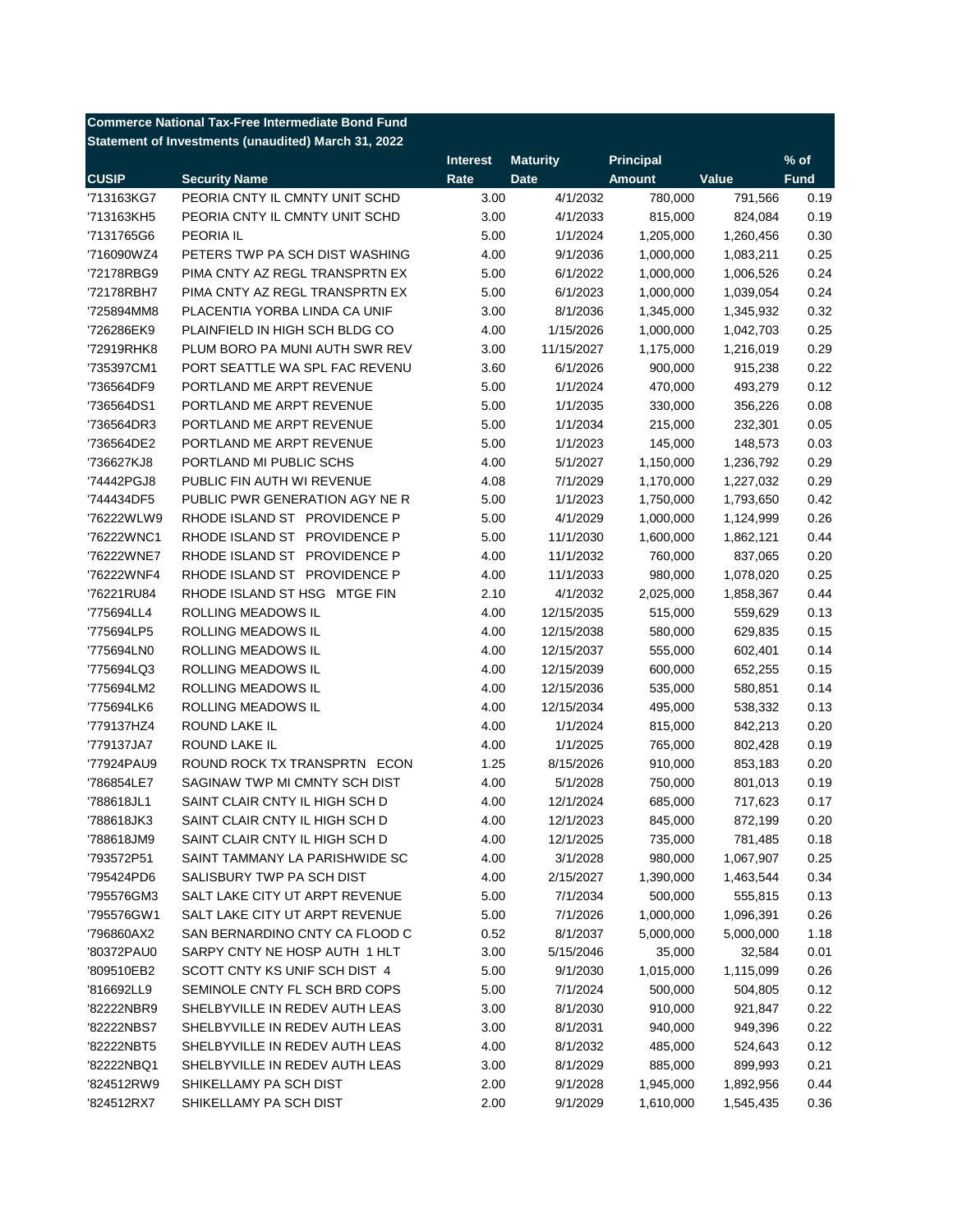| <b>Commerce National Tax-Free Intermediate Bond Fund</b> |                                                     |                 |                 |                  |           |             |  |
|----------------------------------------------------------|-----------------------------------------------------|-----------------|-----------------|------------------|-----------|-------------|--|
|                                                          | Statement of Investments (unaudited) March 31, 2022 |                 |                 |                  |           |             |  |
|                                                          |                                                     | <b>Interest</b> | <b>Maturity</b> | <b>Principal</b> |           | % of        |  |
| <b>CUSIP</b>                                             | <b>Security Name</b>                                | Rate            | <b>Date</b>     | <b>Amount</b>    | Value     | <b>Fund</b> |  |
| '83755VC36                                               | SOUTH DAKOTA ST HLTH EDUCTNL                        | 5.00            | 9/1/2024        | 825,000          | 881,282   | 0.21        |  |
| '83755VC44                                               | SOUTH DAKOTA ST HLTH EDUCTNL                        | 5.00            | 9/1/2025        | 605,000          | 661,734   | 0.16        |  |
| '83755VC28                                               | SOUTH DAKOTA ST HLTH EDUCTNL                        | 5.00            | 9/1/2023        | 750,000          | 782,907   | 0.18        |  |
| '83756CLE3                                               | SOUTH DAKOTA ST HSG DEV AUTH                        | 2.70            | 5/1/2025        | 30,000           | 30,354    | 0.01        |  |
| '84049EBN5                                               | SOUTH SUBURBAN PARK RECREATI                        | 4.00            | 12/15/2041      | 1,175,000        | 1,269,490 | 0.30        |  |
| '84129NMY2                                               | SOUTHCENTRL PA GEN AUTH REVENU                      | 5.00            | 5/1/2028        | 225,000          | 256,284   | 0.06        |  |
| '84129NNC9                                               | SOUTHCENTRL PA GEN AUTH REVENU                      | 4.00            | 5/1/2032        | 325,000          | 349,192   | 0.08        |  |
| '84129NND7                                               | SOUTHCENTRL PA GEN AUTH REVENU                      | 4.00            | 5/1/2033        | 325,000          | 348,508   | 0.08        |  |
| '84129NNB1                                               | SOUTHCENTRL PA GEN AUTH REVENU                      | 5.00            | 5/1/2031        | 375,000          | 442,944   | 0.10        |  |
| '84129NNA3                                               | SOUTHCENTRL PA GEN AUTH REVENU                      | 5.00            | 5/1/2030        | 400,000          | 466,750   | 0.11        |  |
| '84129NMZ9                                               | SOUTHCENTRL PA GEN AUTH REVENU                      | 5.00            | 5/1/2029        | 225,000          | 260,129   | 0.06        |  |
| '84129NNE5                                               | SOUTHCENTRL PA GEN AUTH REVENU                      | 4.00            | 5/1/2034        | 300,000          | 321,257   | 0.08        |  |
| '855354DU7                                               | STARK KNOX MARSHALL CNTYS IL                        | 4.00            | 12/1/2038       | 860,000          | 933,073   | 0.22        |  |
| '857492706                                               | STATE STREET INSTITUTIONAL US                       | 0.00            |                 | 9,282,731        | 9,282,731 | 2.18        |  |
| '880461FX1                                               | TENNESSEE HSG DEV AGY RSDL FIN                      | 4.05            | 1/1/2038        | 155,000          | 157,503   | 0.04        |  |
| '889251HK3                                               | TOLEDO LUCAS CNTY OH PORT AUTH                      | 2.00            | 11/15/2031      | 430,000          | 375,496   | 0.09        |  |
| '89602RFX8                                               | TRIBOROUGH NY BRIDGE TUNNEL                         | 0.50            | 11/1/2041       | 4,000,000        | 4,000,000 | 0.94        |  |
| '896863AK3                                               | TRIWAY OH LOCAL SCH DIST COPS                       | 4.00            | 12/1/2030       | 1,000,000        | 1,087,964 | 0.26        |  |
| '896863AL1                                               | TRIWAY OH LOCAL SCH DIST COPS                       | 4.00            | 12/1/2031       | 1,060,000        | 1,151,189 | 0.27        |  |
| '914692Z27                                               | UNIV OF NEW MEXICO NM                               | 2.25            | 6/1/2027        | 1,685,000        | 1,686,577 | 0.40        |  |
| '914692WL8                                               | UNIV OF NEW MEXICO NM                               | 0.53            | 6/1/2026        | 4,265,000        | 4,265,000 | 1.00        |  |
| '915138MR9                                               | UNIV OF TOLEDO OH                                   | 4.00            | 6/1/2036        | 700,000          | 735,304   | 0.17        |  |
| '916087AX7                                               | UPPER MOHAWK VLY NY MEMORIAL A                      | 3.00            | 12/1/2034       | 940,000          | 886,426   | 0.21        |  |
| '916087AW9                                               | UPPER MOHAWK VLY NY MEMORIAL A                      | 2.85            | 12/1/2033       | 915,000          | 857,846   | 0.20        |  |
| '916087AV1                                               | UPPER MOHAWK VLY NY MEMORIAL A                      | 2.70            | 12/1/2032       | 890,000          | 830,280   | 0.20        |  |
| '922799RD5                                               | <b>VENTNOR CITY NJ</b>                              | 4.00            | 12/1/2022       | 1,470,000        | 1,495,429 | 0.35        |  |
| '922799RK9                                               | <b>VENTNOR CITY NJ</b>                              | 4.00            | 12/1/2028       | 730,000          | 788,786   | 0.19        |  |
| '922799RJ2                                               | <b>VENTNOR CITY NJ</b>                              | 4.00            | 12/1/2027       | 705,000          | 766,045   | 0.18        |  |
| '922799RE3                                               | <b>VENTNOR CITY NJ</b>                              | 4.00            | 12/1/2023       | 1,530,000        | 1,584,334 | 0.37        |  |
| '922799RH6                                               | <b>VENTNOR CITY NJ</b>                              | 4.00            | 12/1/2026       | 690,000          | 741,967   | 0.17        |  |
| '92428CLW2                                               | <b>VERMONT ST STUDENT ASSISTANCEC</b>               | 5.00            | 6/15/2027       | 780,000          | 864,450   | 0.20        |  |
| '92428CLU6                                               | <b>VERMONT ST STUDENT ASSISTANCEC</b>               | 5.00            | 6/15/2025       | 400,000          | 429,573   | 0.10        |  |
| '92428CLT9                                               | <b>VERMONT ST STUDENT ASSISTANCEC</b>               | 5.00            | 6/15/2024       | 300,000          | 316,476   | 0.07        |  |
| '92428CLV4                                               | VERMONT ST STUDENT ASSISTANCEC                      | 5.00            | 6/15/2026       | 400,000          | 436,377   | 0.10        |  |
| '92428CMN1                                               | <b>VERMONT ST STUDENT ASSISTANCEC</b>               | 5.00            | 6/15/2030       | 455,000          | 515,272   | 0.12        |  |
| '92428CMP6                                               | <b>VERMONT ST STUDENT ASSISTANCEC</b>               | 5.00            | 6/15/2031       | 475,000          | 540,818   | 0.13        |  |
| '92428CMM3                                               | <b>VERMONT ST STUDENT ASSISTANCEC</b>               | 5.00            | 6/15/2029       | 400,000          | 449,800   | 0.11        |  |
| '927557MT2                                               | VINTON TECUMSEH IN SCH BLDG CO                      | 5.00            | 7/15/2031       | 500,000          | 564,471   | 0.13        |  |
| '927557MU9                                               | VINTON TECUMSEH IN SCH BLDG CO                      | 5.00            | 7/15/2032       | 500,000          | 563,677   | 0.13        |  |
| '93978HMX0                                               | WASHINGTON ST HLTH CARE FACS A                      | 5.00            | 8/15/2027       | 495,000          | 540,183   | 0.13        |  |
| '93978HUV5                                               | WASHINGTON ST HLTH CARE FACS A                      | 5.00            | 10/1/2030       | 150,000          | 173,640   | 0.04        |  |
| '93978TTD1                                               | <b>WASHINGTON ST HSG FIN COMMISSI</b>               | 3.45            | 12/1/2030       | 310,000          | 313,361   | 0.07        |  |
| '940416LJ7                                               | WASHINGTON TWP NJ GLOUCESTER C                      | 2.00            | 5/15/2033       | 1,000,000        | 847,694   | 0.20        |  |
| '941026MX1                                               | WASHTENAW MI CMNTY CLG                              | 4.00            | 4/1/2025        | 645,000          | 680,974   | 0.16        |  |
| '946016JV5                                               | WAYNE CNTY PA HOSP HLTH FACS                        | 4.00            | 7/1/2033        | 500,000          | 529,970   | 0.12        |  |
| '946016JP8                                               | WAYNE CNTY PA HOSP HLTH FACS                        | 4.00            | 7/1/2027        | 520,000          | 564,940   | 0.13        |  |
| '946016JM5                                               | WAYNE CNTY PA HOSP HLTH FACS                        | 4.00            | 7/1/2025        | 550,000          | 582,809   | 0.14        |  |
| '946016JQ6                                               | WAYNE CNTY PA HOSP HLTH FACS                        | 5.00            | 7/1/2028        | 400,000          | 450,657   | 0.11        |  |
| '957399EW4                                               | <b>WESTCHESTER IL</b>                               | 4.00            | 12/1/2038       | 1,825,000        | 1,978,417 | 0.46        |  |